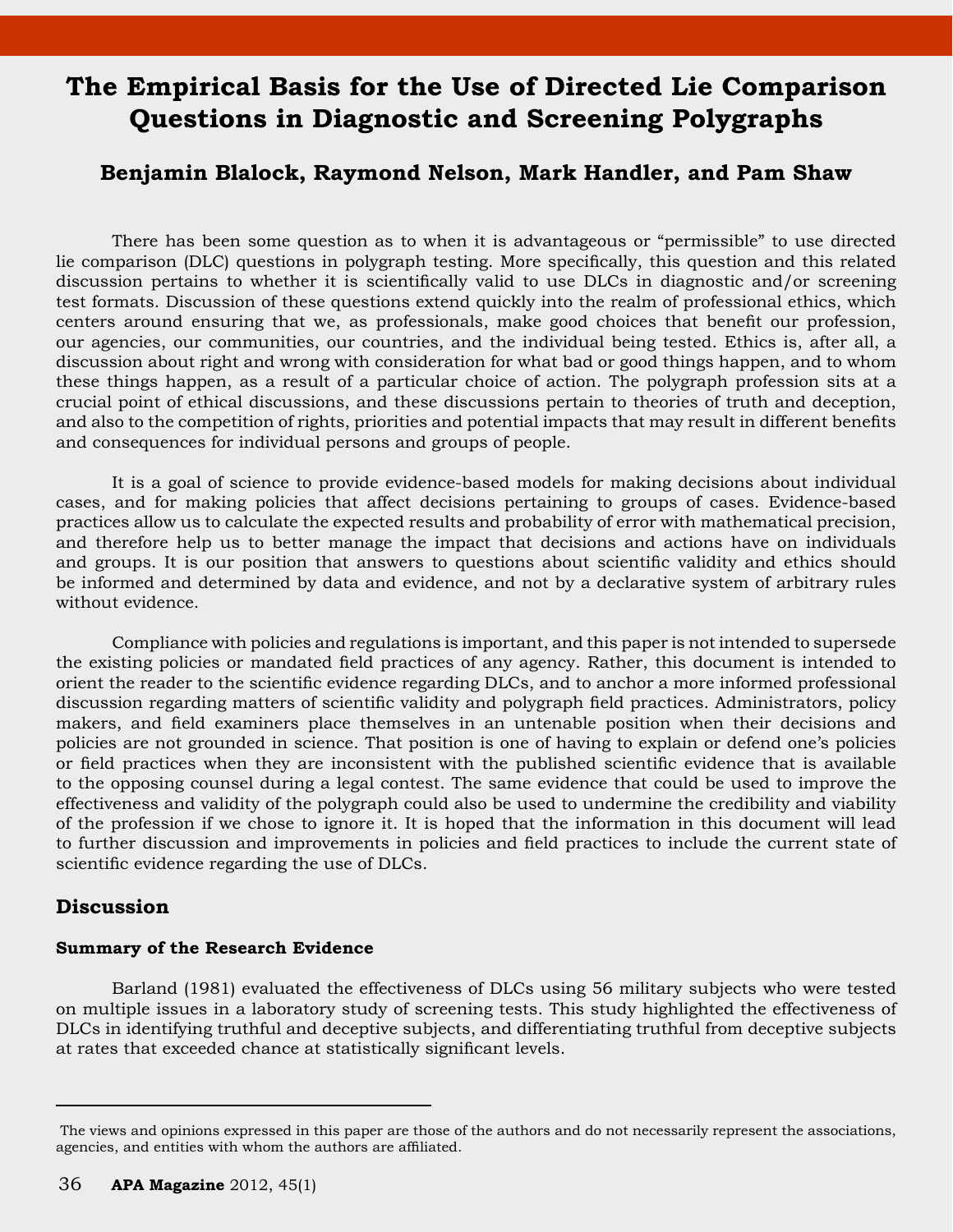# **Special Feature**

Department of Defense Polygraph Institute Research Staff (1995a) evaluated the effectiveness of the Test for Espionage and Sabotage (TES) which utilizes DLCs. This study included 277 participants and showed that the TES performed with high accuracy that exceeded that of other polygraph screening techniques. It was noted that the use of DLCs reduced the problems associated with the use of probable lie comparison (PLC) questions. The Directed Lie Screening Test (DLST) is structurally identical to the TES, and this alternate name is used in screening contexts in which the investigation target questions pertain to topics other than espionage.

Department of Defense Polygraph Institute Research Division Staff (1995b) further evaluated the effectiveness of the TES which utilizes DLCs. This study included 85 participants and confirmed that the TES performs with high sensitivity to deception and high specificity to truthfulness. These results, at least in part, appear to have led to the federal government's adoption of this technique, which is still in use for screening examinations today (Handler, Nelson & Blalock, 2008).

Honts and Raskin (1988) reported the results of a field study on the validity of the directed-lie control question and noted that the use of DLCs is far more standardized and straight forward than use of PLCs. Results of this study, involving 25 criminal subjects, demonstrated accuracy levels that were statistically significantly greater than chance and support the use of DLCs in criminal testing.

Honts and Reavy (2009) reported the results of an experimental comparison of PLCs and DLCs using the Federal ZCT format. There were no significant differences between the decision accuracy levels of the DLCs and PLCs in this single-issue study involving 250 participants. The use of DLCs was recommended due to their standardized implementation, their ease of teaching and learning, and their perception as less intrusive and less objectionable.

Horowitz, Kircher, Honts, and Raskin (1997) reported the results of a study which included 60 participants who were tested using a single-issue format, and concluded that there were no significant differences between use of DLCs and the use of PLCs. It was noted that the use of DLCs had far greater face validity, were less problematic and lent themselves to greater standardization than PLCs.

Kircher, Packard, Bell, and Bernhardt (2001) reported the results of a single-issue study involving 336 participants, and concluded that PLCs and DLCs did not produce statistically significant differences. It was noted in this study that the use of DLCs is more easily standardized, is less intrusive and is less embarrassing to the examinee.

Nelson, Handler, Blalock, and Hernández (In press), reported the results of a laboratory sample of DLST exams that were conducted in Iraq. Sample cases were blind scored by examiners from the United States and Mexico using the seven and three position models. This study provided additional evidence that examination formats using DLCs can differentiate deception from truth-telling at rates that are statistically significantly greater than chance.

Nelson, Handler, and Morgan (In press) reported the results of DLST exams conducted by Iraqi examiners and scored with the Empirical Scoring System (ESS). Results of this study provided further evidence that the DLST is capable of producing high levels of sensitivity to deception and specificity to truthfulness. Of particular note in this study, is that the examinees in this study were decisively nonnaïve, and the examiners had virtually no field experience. An important feature of this study was that the examinations were conducted in Arabic on non-western examinees, demonstrating that DLCs can be effective in other languages and cultures.

Raskin and Kircher (1990) reported the results of a sample of 48 participants who participated in a study on the development of a computer algorithm. It was concluded that DLCs improved test accuracy for both truthful and deceptive subjects. It was suggested that this improved accuracy may be due to much greater face validity, higher construct validity, less manipulation of the subject, ease of standardization of question content and explanation to the subject, and more standardized test procedures.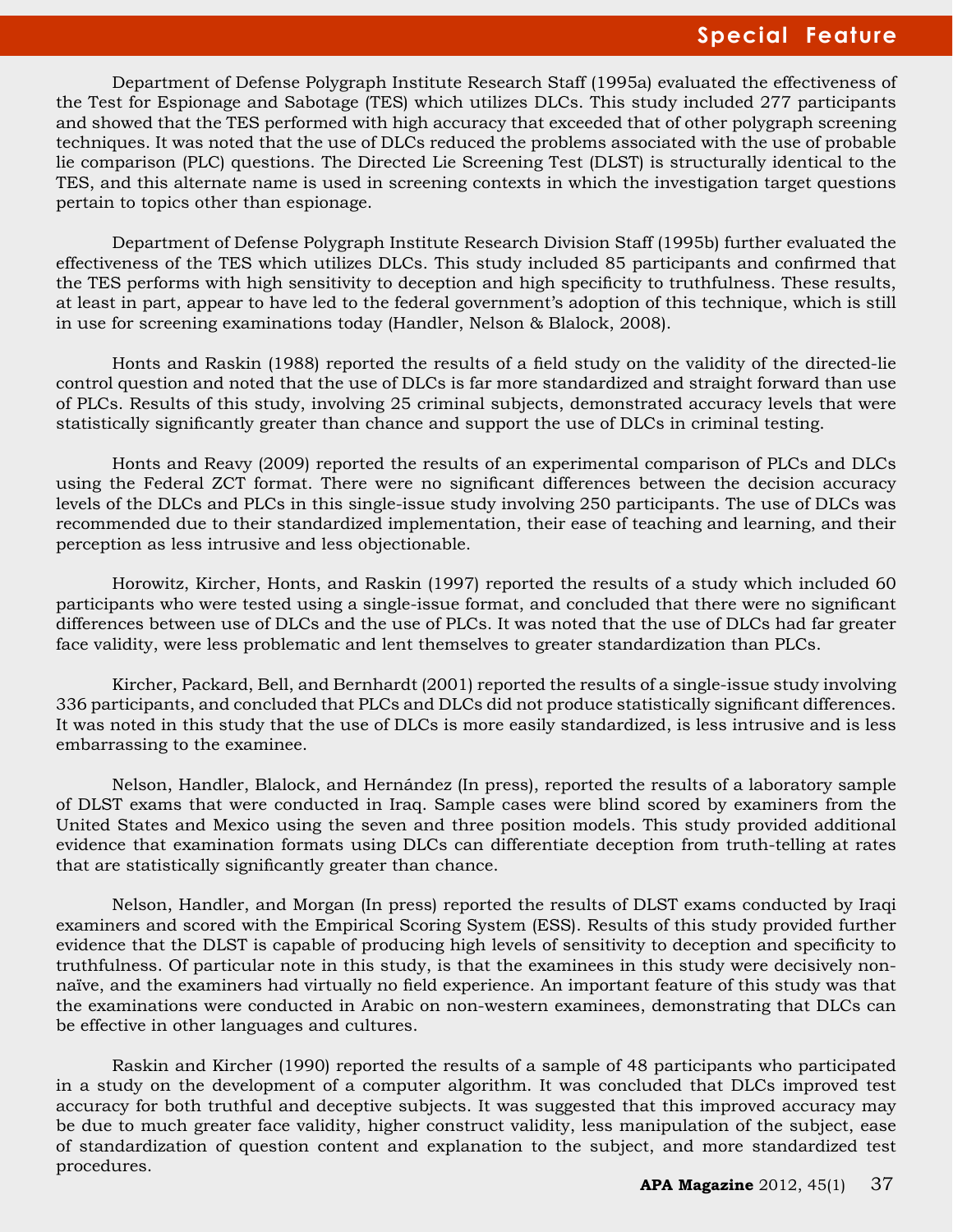#### **Response to arguments against the use of the DLC**

One of the most common arguments offered against use of DLCs is that a person, whether a field examiner, program manager, or administrator, was never taught the use of DLCs, or worse – that they were never "officially taught" the use of DLCs during one's initial training. Related to the first argument would be the notion that polygraph techniques are permanently fixed, should never evolve with new knowledge or evidence, and must always be used only in the manner in which they were initially devised. This argument is troubling on its face, and imposes an unfortunate handicap on those who would embrace this view. The principles surrounding the use of DLCs are simple to learn and to apply. All fields of professional work and scientific study are expected to evolve, and all professionals are expected to engage in continuing education and make use of new knowledge and new methods as data reveals the best identifiable practices. This argument implies that because one was not previously exposed to the method, it is not worth knowing. Moreover, such attitudes fuel accusations that polygraph examiners are not professionals and the polygraph test is not a scientifically based form of professional practice. Professions that neglect to advance will eventually cease to exist.

Other arguments against the use of DLCs are based on an inaccurately circumspect view of the psychological and physiological bases of response to polygraph stimulus questions. The traditional hypothesis of "psychological set," states that the basis of reaction to polygraph questions is fear of consequences if one were to be caught lying (Matte & Grove, 2001). Although not a psychological theory or construct of its own, the term "psychological set" has provided a needed and plausible explanation for examiners not conversant with the range of psychological theories. It has served to make abstract psychological constructs more tangible and usable to field practitioners. However, the psychological set hypothesis would suggest that DLCs would be ineffective simply because they are unlikely to invoke fear. This same hypothesis would seem to suggest that the polygraph would not work with psychopathic persons, who are known to have low levels of fear conditioning. Yet the evidence has shown that DLCs work and that the polygraph does work with psychopathic persons (Raskin & Hare, 1978; Barland & Raskin, 1975; Patrick & Iacono, 1989). Facts are facts, and when evidence and hypotheses do not agree one of them must change.

Another argument sometimes raised against the use of DLCs is the case anecdote, in which individuals refer to a single case as sufficient evidence to influence decisions that affect the profession as a whole. Questions of science are answered by samples and populations, not case studies. Case studies and anecdotes are very useful for studying and teaching problems at the onset of inquiry. Anecdotes and case-studies are valuable for asking questions and teaching knowledge for which we are already somewhat certain. Case studies and anecdotes are also useful for demonstrating exceptions to a rule and for demonstrating scientific questions for which we are uncertain of the exact or complete answer. Case studies and anecdotes are not useful for answering scientific questions because they would lead us to attempt to make generalized conclusions based on idiosyncratic or unreliable evidence. We are asking to be misled if we depend on case anecdotes for professional wisdom. Polygraph testing, though very accurate, remains imperfect. Given an opportunity to evaluate enough individual cases, errors or exceptions will be observed. Scientific knowledge is ultimately based on observations about what happens most often for most people, not on isolated phenomenological observations.

A final argument offered against the use of DLCs has been that the transparency of the DLC provides an invitation to use countermeasures intended to alter the test result. Belief in the concern that DLCs increase vulnerability to countermeasures requires the initial belief that most examinees remain naive about how the polygraph and polygraph questions work. Endorsement of this argument also requires the assumption that polygraph field examiners are unskilled and unequipped to identify attempts at tracing manipulation during polygraph testing. To this date there is simply no evidence of any greater increase in countermeasure use, in field settings, resulting from the use of PDD techniques based on DLCs or PLCs.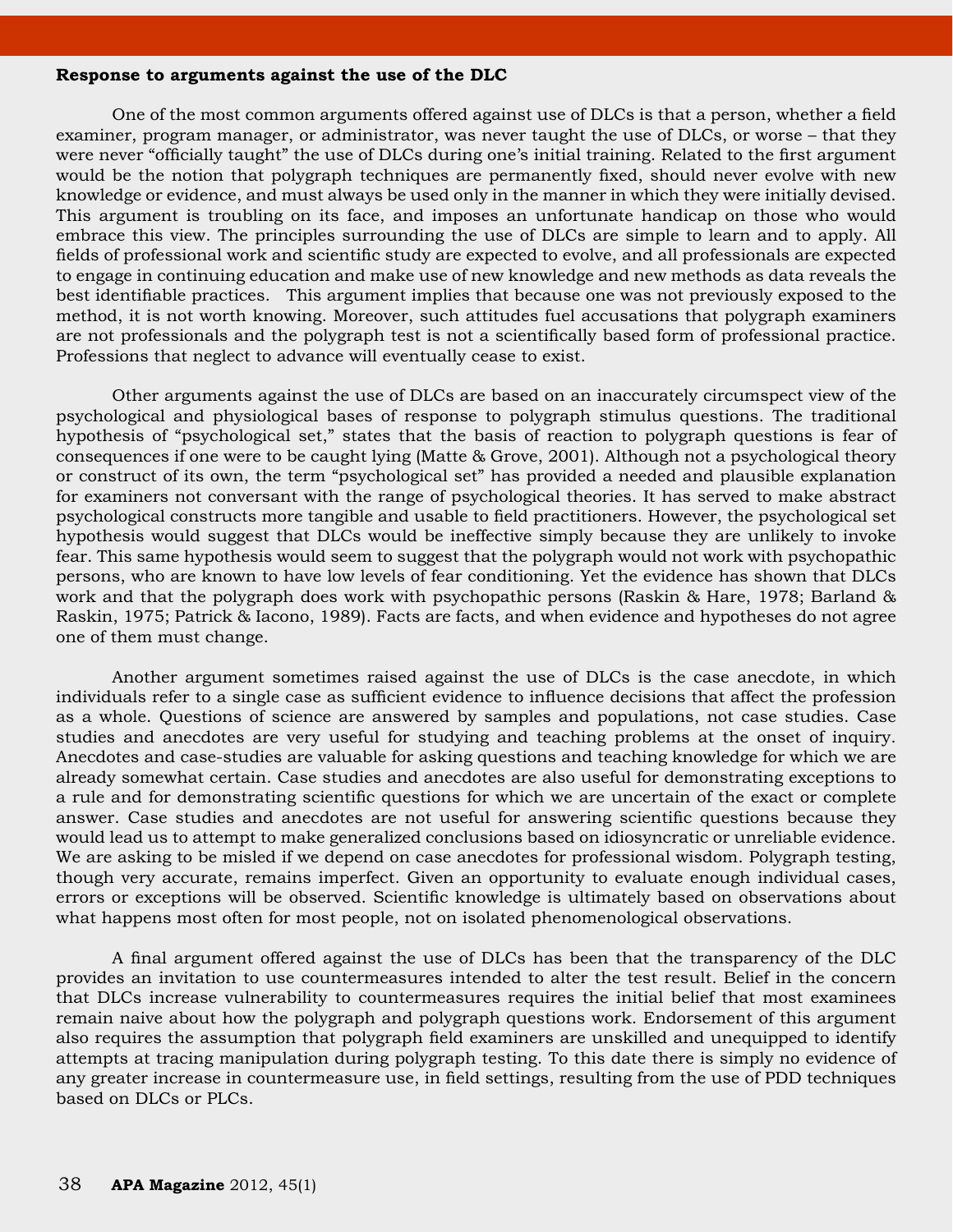### **Conclusions**

There is published and replicated evidence to support the validity of DLCs in both diagnostic and screening polygraph test formats. Studies on the use of DLCs have consistently shown that they can provide accuracy that is as good as or better than PLCs in both screening and diagnostic polygraph formats.

Arguments against the use of DLCs are without evidence to support them, and statements advocating the superiority of the PLCs are not founded on research. At the present time there is no published study that provides evidence of the ineffectiveness or inferiority of DLCs in detecting truthfulness or deception when compared to PLCs, and no evidence of increased pragmatic or ethical problems associated with their use. Instead, the abundance of evidence indicates the effectiveness of DLCs. Arguments and policies against the use of DLCs are founded on opinion and neglect the scientific evidence. They serve only to make field examiners vulnerable to unwarranted accusations of misconduct if they choose to use evidence-based methods that make use of DLCs. It does our profession, our consumers, our communities and our countries no good, and potentially great harm, to neglect the incorporation of evidence-based practices into the repertoire of skills and techniques available for use in field settings.

Likewise, the abundance of learned opinions indicates that DLCs may offer the potential to reduce pragmatic and ethical complications surrounding the polygraph. The presentation of DLCs is more standardized, requires less manipulation of the examinee, and is easier to understand by laypersons, examinees, jurors, and professionals alike. DLCs possess greater face validity, higher construct validity, and are less likely to be perceived as unnecessarily intrusive. DLCs are more easily defended in terms of scientific and testing ethics and may have the additional advantage of continued salience with examinees that are tested repeatedly. With consideration for expectations that professional field examiners may at times need to refer to the basis of scientific evidence supporting their field practices, we argue that the evidence supports the validity of the use of DLCs in both diagnostic and screening contexts. We therefore recommend continued interest in the use of the DLC and continued research on the DLC with the array of presently available test formats.

Raymond Nelson is a research specialist and trainer with the Lafayette Instrument Company and an elected member of the APA Board of Directors where he serves as the general chair of the research committee. Mr. Nelson has a background as a psychotherapist, field examiner in private practice, statistician and researcher. Mr. Nelson is the developer of both automated algorithms and manual protocols for PDD test data analysis, and has authored and co-authored numerous publications on various polygraph topics He can be contacted at raymond.nelson@gmail.com.

Mark Handler is an experienced police examiner, trainer, and polygraph researcher who helped develop the Objective Scoring System, version 3 and the Empirical Scoring System. Mr. Handler is the research chairperson for the American Association of Police Polygraphists, and has published numerous articles and studies on many aspects of the polygraph. He can be reached at polygraphmark@gmail.com.

Pam Shaw is the current President of the American Polygraph Association. She is a Supervisor with the Kentucky Law Enforcement Council, Director of the Kentucky Institute for Polygraph Studies, APA primary instructor and owner of Shaw Polygraph Services, Inc. and Credibility Solutions and Technologies PTE Ltd. She can be reached at pam.shaw@ky.gov.

A reference list is available upon request.

Unrestricted use of this work is granted to polygraph training programs accredited by the American Polygraph Association, or recognized by the American Association of Police Polygraphists or the National Polygraph Association.

Benjamin Blalock is a former law enforcement and federal examiner, and is an APA certified primary instructor. Mr. Blalock is also the Director of Credibility Assessment Training for Stoelting and can be reached at Ben@ StoeltingCo.com.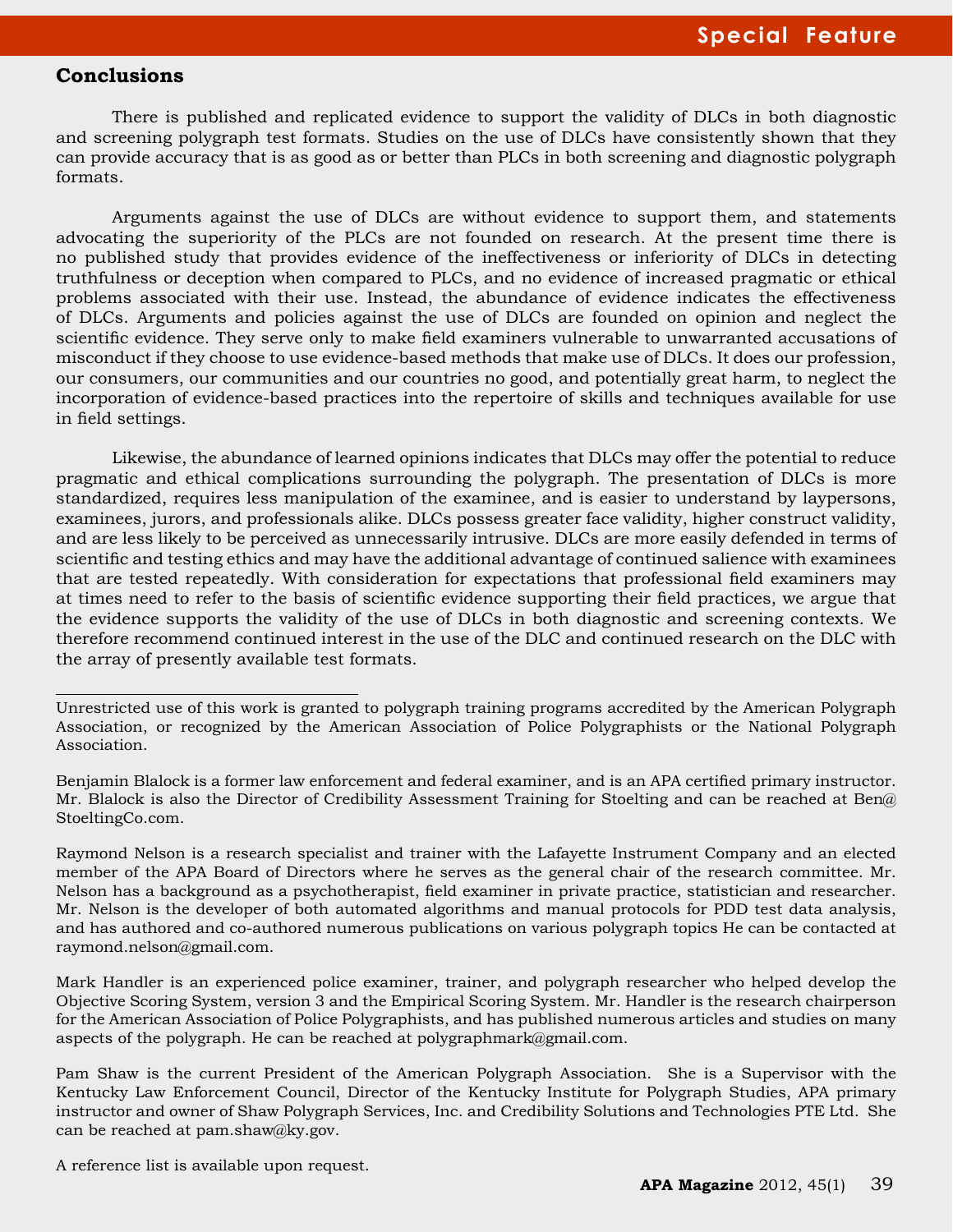### **References**

- Barland, G. H. (1981). *A Validity and Reliability Study of Counterintelligence Screening Test*. Fort George G. Meade, Maryland: Security Support Battalion, 902d Military Intelligence Group.
- Barland, G. H. & Raskin, D. C. (1975). An evaluation of field techniques in detection of deception. *Psychophysiology, 12*, 321-330.
- Handler, M., Nelson, R. & Blalock, B. (2008). A Focused Polygraph Technique for PCSOT and Law Enforcement Screening Programs, *Polygraph*, 37(2), p. 100-111.
- Honts, C. R. & Raskin, D. C. (1988). A field study of the validity of the directed-lie control question. *Journal of Police Science and Administration, 16,* 56-61.
- Honts, C. R. & Reavy, R. (2009). *Effects of Comparison Question Type and Between Test Stimulation on the Validity of Comparison Question Test. Final Progress Report on Contract No.W911Nf-07-1-0670*, submitted to the Defense Academy of Credibility Assessment (DACA). Boise State University.
- Horowitz, S. W., Kircher, J. C., Honts, C. R., & Raskin, D. C. (1997). The role of comparison questions in physiological detection of deception. *Psychophysiology, 34*, 108-115.
- Kircher, J. C., Packard, T., Bell, B. G. & Bernhardt, P. C., (2001). *Effects of Prior Demonstrations of Polygraph Accuracy on Outcomes of Probable-Lie and Directed-lie Polygraph Tests.* Final report to the U. S. Department of Defense Polygraph Institute, Ft. Jackson, SC. Salt Lake City: University of Utah, Department of Educational Psychology.
- Matte, J. A. & Grove, R. N. (2001). Psychological Set: Its Origin, Theory and Application. *Polygraph, 30*(3), 196-202.
- Nelson, R., Handler, M., Blalock, B. & Hernández, N. (In press). Replication and extension study of Directed Lie Screening Tests: Criterion validity with the seven and three position models and the Empirical Scoring System. *Polygraph* (manuscript accepted for publication).
- Nelson, R., Handler, M., & Morgan, C. (In press). Criterion validity of the Directed Lie Screening Test and the Empirical Scoring System with inexperienced examiners and nonnaive examinees in a laboratory setting. *Polygraph* (manuscript accepted for publication).
- Patrick, C. J. & Iacono, W. G. (1989). Psychopathy, threat, and polygraph test accuracy. *Journal of Applied Psychology, 74*(2), 347-355.
- Raskin, D. C. & Hare, R. D. (1978). Psychopathy and deception in a prison population. *Psychphysiology 15*(2) 126-136.